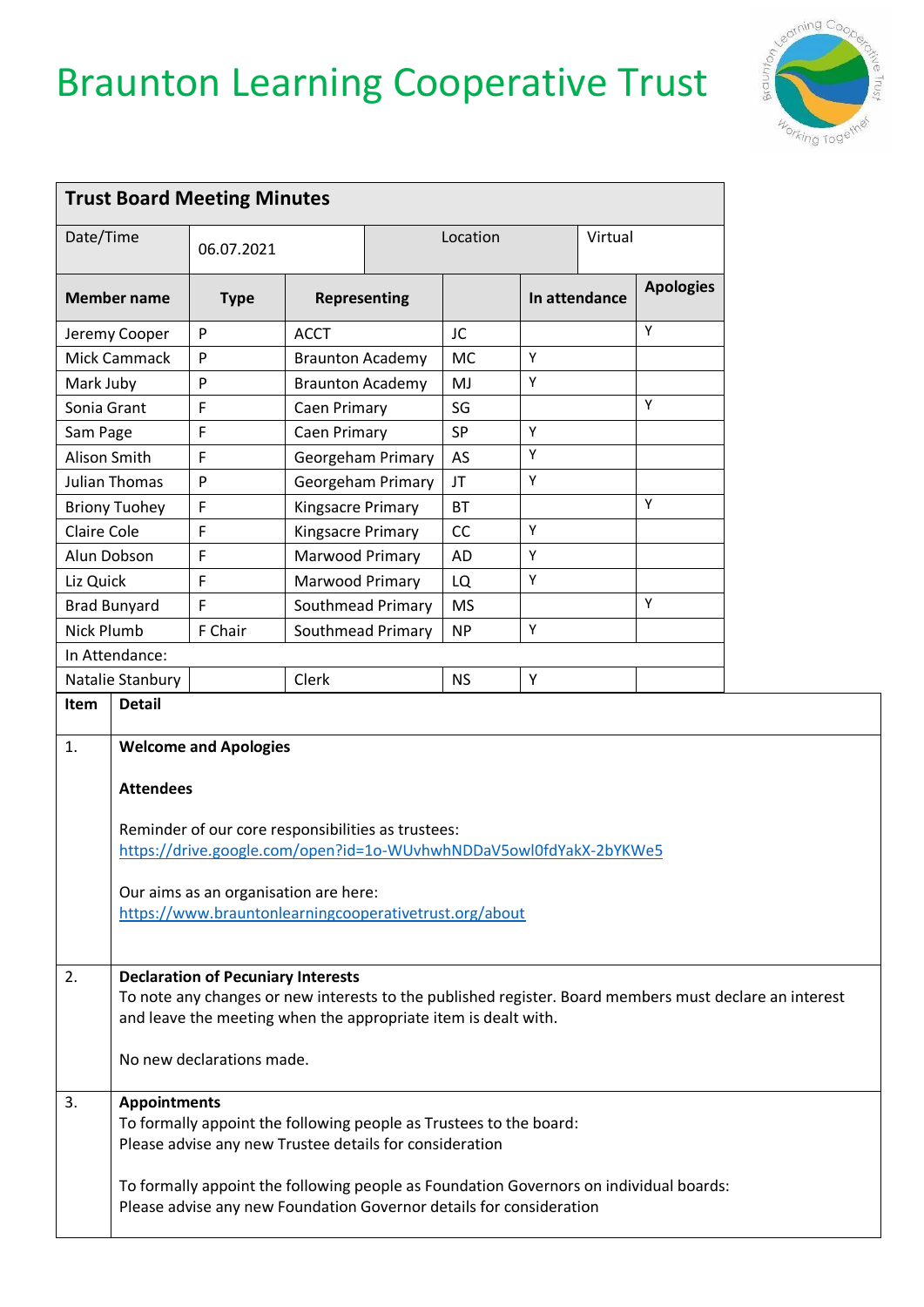|    | No new appointments made - resignation of Mick Cammack was noted and Trustees wished him a much<br>deserved retirement as of the end of term and look forward to welcoming Fay Bowler to the Trust in the<br>Autumn term.                                                                   |
|----|---------------------------------------------------------------------------------------------------------------------------------------------------------------------------------------------------------------------------------------------------------------------------------------------|
| 4. | Agree the minutes of the Trust meeting held on 20.04.21<br>Minutes are here: 20.04.21                                                                                                                                                                                                       |
|    | Minutes were agreed as a true and accurate record. To be signed at the next face to face meeting.                                                                                                                                                                                           |
|    | <b>Matters Arising from the previous meeting:</b>                                                                                                                                                                                                                                           |
|    | ACTION - To nominate and agree Sam Page as Vice Chair. Trustees agreed Sam Page to the position of Vice<br>Chair.                                                                                                                                                                           |
|    | ACTION - NS to send new foundation governor information to Helen Potter. Complete                                                                                                                                                                                                           |
|    | ACTION - Individual boards to consider the co-operative trust values and how these align. Feedback at the<br>next meeting.                                                                                                                                                                  |
|    | ACTION - Using the template letter provided - selected trustees to write to Tyspane Care Homes (Nick<br>Plumb), Mole Valley Farmers (Sam Page) and Brend Hotels (Mark Juby) and follow up with a phone call.<br>Feedback at the next meeting. - We await a response from all organisations. |
| 5. | To receive an update on the Trust Action Plan progress including discussion of whole Trust values as per<br>item 2c - discuss feedback from individual board discussions regarding shared values.<br>Updated plan attached.                                                                 |
|    | ACTION - Discussions on shared values took place and it was agreed to continue these at the next meeting.                                                                                                                                                                                   |
|    | Positive impacts were identified as                                                                                                                                                                                                                                                         |
|    | Collaboration by SENDCOs and the SEND project<br>HT peer to peer to support throughout the pandemic including weekly meetings including Jo<br>$\bullet$<br>Dymond. This should not be underestimated.                                                                                       |
|    | Initial meeting of chairs to develop peer to peer support.<br>Subject lead meetings and CPD support.                                                                                                                                                                                        |
|    | Shared music festival prior to lock down.                                                                                                                                                                                                                                                   |
|    | Trustees discussed impact of Trust activities and it was agreed to produce an impact statement of<br>collaboration this year.                                                                                                                                                               |
|    | Trust participation in local events such as tree planting, Hello Yellow,                                                                                                                                                                                                                    |
|    | ACTION - NP to draft an impact statement for agreement at the Autumn AGM.                                                                                                                                                                                                                   |
|    | Trustees also discussed the prospect of lower predicted numbers in reception classes in primary schools and                                                                                                                                                                                 |
|    | an oversubscribed Year 7 for the Academy. Low numbers in reception are having an effect on budgets and<br>this is in line with low birth rates for the corresponding year groups nationally.                                                                                                |
| 6. | Receive an update on future shared trust activities                                                                                                                                                                                                                                         |











Registered address: Barton Lane, Braunton, United Kingdom, EX33 2BP Company No: 12167495